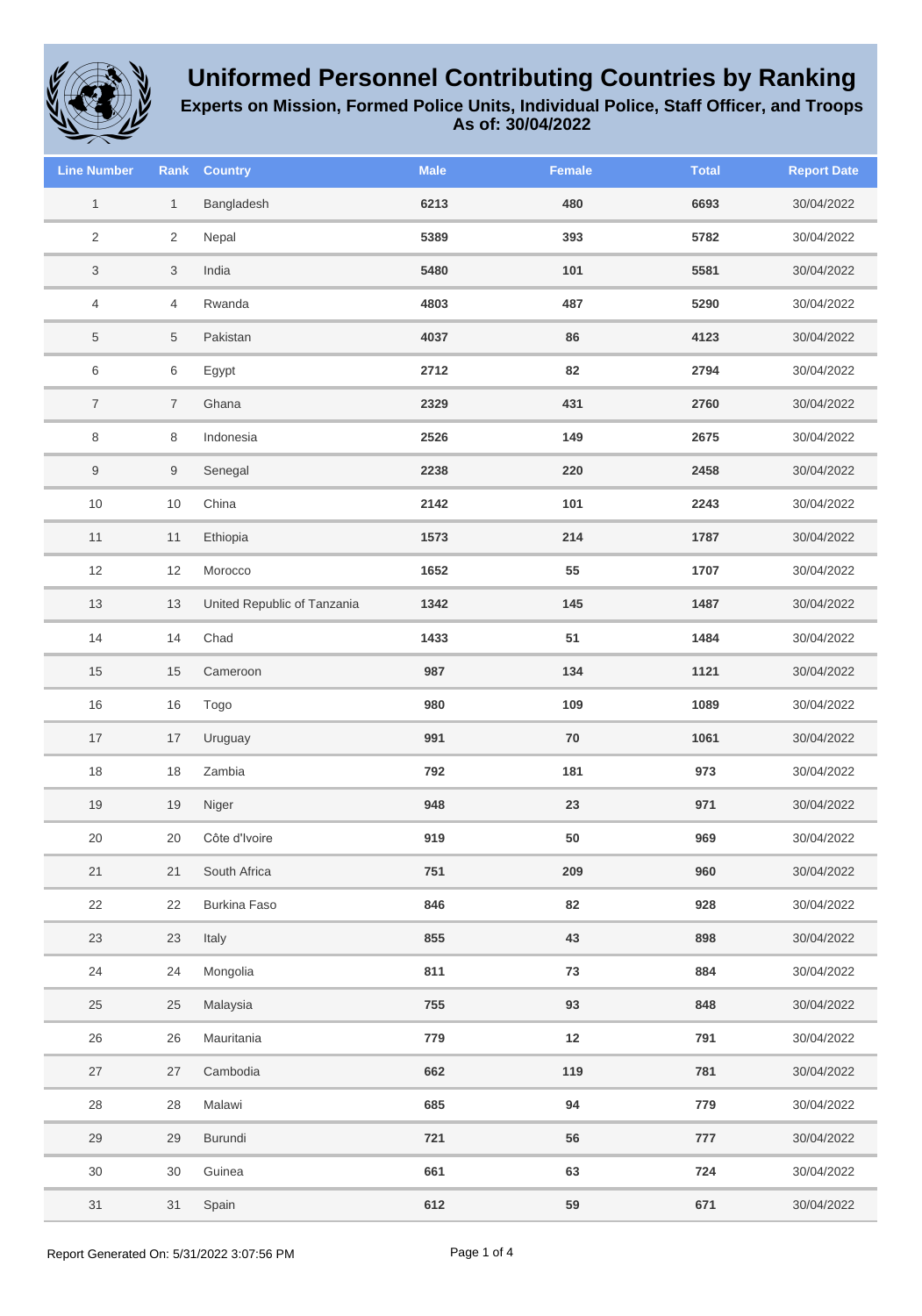

**Experts on Mission, Formed Police Units, Individual Police, Staff Officer, and Troops**

| <b>Line Number</b> | Rank | <b>Country</b>    | <b>Male</b> | Female                  | <b>Total</b> | <b>Report Date</b> |
|--------------------|------|-------------------|-------------|-------------------------|--------------|--------------------|
| 32                 | 32   | Uganda            | 558         | 89                      | 647          | 30/04/2022         |
| 33                 | 33   | France            | 575         | 59                      | 634          | 30/04/2022         |
| 34                 | 34   | Jordan            | 585         | 34                      | 619          | 30/04/2022         |
| 35                 | 35   | Germany           | 542         | 41                      | 583          | 30/04/2022         |
| $36\,$             | 36   | Sri Lanka         | 535         | 29                      | 564          | 30/04/2022         |
| 37                 | 37   | Republic of Korea | 520         | 28                      | 548          | 30/04/2022         |
| 38                 | 38   | Tunisia           | 495         | 39                      | 534          | 30/04/2022         |
| 39                 | 39   | United Kingdom    | 499         | 33                      | 532          | 30/04/2022         |
| 40                 | 40   | Benin             | 457         | 49                      | 506          | 30/04/2022         |
| 41                 | 41   | Ireland           | 469         | 34                      | 503          | 30/04/2022         |
| 42                 | 42   | Fiji              | 296         | 52                      | 348          | 30/04/2022         |
| 43                 | 43   | Kenya             | 280         | 48                      | 328          | 30/04/2022         |
| 44                 | 44   | Nigeria           | 223         | 77                      | 300          | 30/04/2022         |
| 45                 | 45   | Thailand          | 274         | $18\,$                  | 292          | 30/04/2022         |
| 46                 | 46   | Argentina         | 231         | 53                      | 284          | 30/04/2022         |
| 47                 | 47   | Serbia            | 236         | 29                      | 265          | 30/04/2022         |
| 48                 | 48   | Ukraine           | 249         | $\overline{\mathbf{2}}$ | 251          | 30/04/2022         |
| 49                 | 49   | Slovakia          | 216         | 33                      | 249          | 30/04/2022         |
| 50                 | 50   | El Salvador       | 213         | 33                      | 246          | 30/04/2022         |
| 51                 | 51   | Peru              | 199         | 32                      | 231          | 30/04/2022         |
| 52                 | 52   | Sweden            | 204         | 23                      | 227          | 30/04/2022         |
| 53                 | 53   | Portugal          | 200         | 17                      | 217          | 30/04/2022         |
| 54                 | 54   | Poland            | 193         | 11                      | 204          | 30/04/2022         |
| 55                 | 55   | Finland           | 187         | $12$                    | 199          | 30/04/2022         |
| 56                 | 56   | Congo             | 164         | ${\bf 27}$              | 191          | 30/04/2022         |
| 57                 | 57   | Austria           | 173         | $12$                    | 185          | 30/04/2022         |
| 58                 | 58   | Guatemala         | 163         | $15\,$                  | 178          | 30/04/2022         |
| 59                 | 59   | Liberia           | 152         | ${\bf 22}$              | 174          | 30/04/2022         |
| 60                 | 60   | Turkey            | 144         | $15\,$                  | 159          | 30/04/2022         |
| 61                 | 61   | Greece            | 97          | $14$                    | 111          | 30/04/2022         |
| 62                 | 62   | Netherlands       | 93          | 8                       | 101          | 30/04/2022         |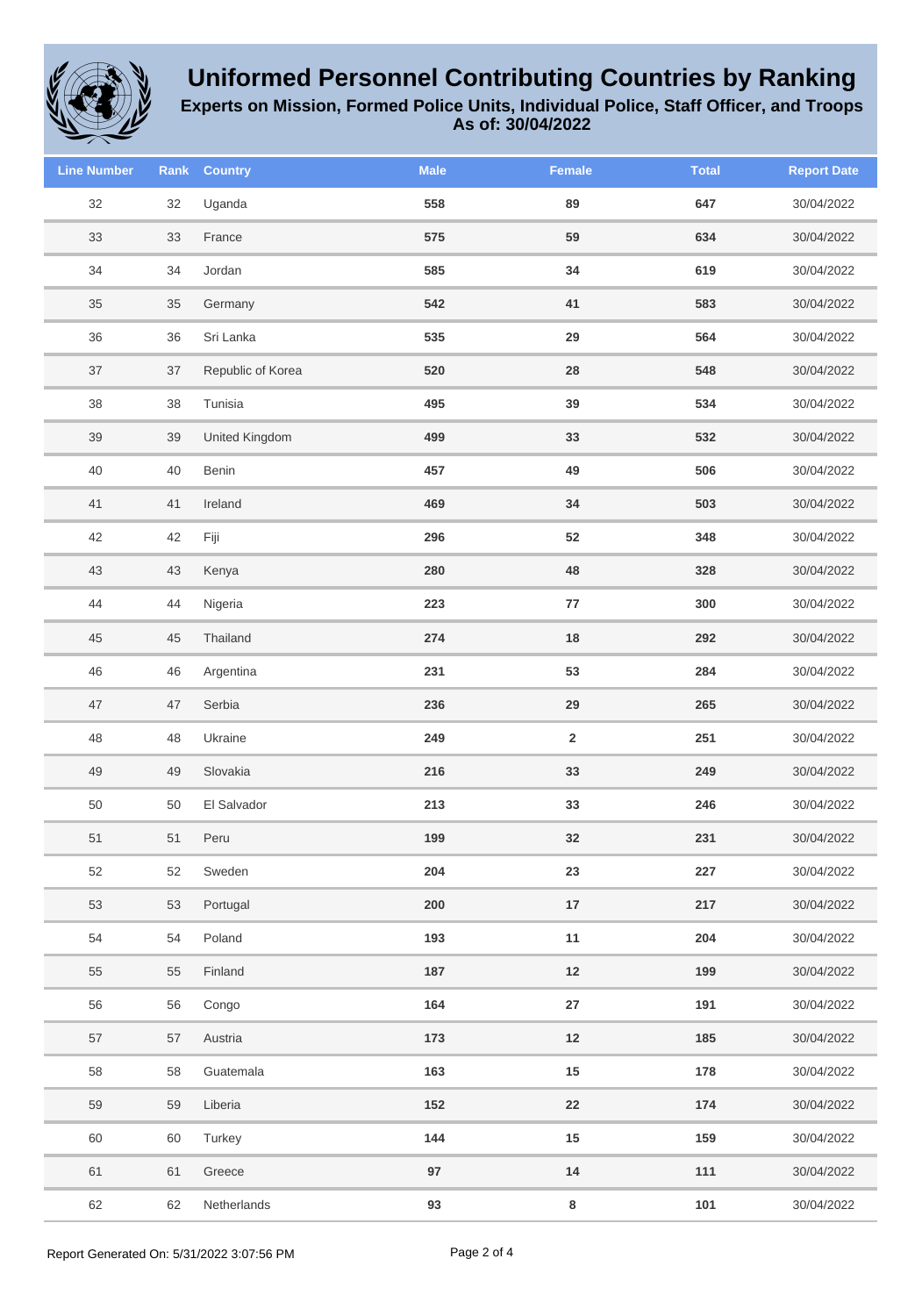

**Experts on Mission, Formed Police Units, Individual Police, Staff Officer, and Troops**

**As of: 30/04/2022**

| <b>Line Number</b> | Rank   | <b>Country</b>           | <b>Male</b> | Female                  | <b>Total</b> | <b>Report Date</b> |
|--------------------|--------|--------------------------|-------------|-------------------------|--------------|--------------------|
| 63                 | 63     | Gambia                   | 59          | 31                      | 90           | 30/04/2022         |
| 64                 | 64     | Viet Nam                 | 72          | 9                       | 81           | 30/04/2022         |
| 65                 | 65     | Russian Federation       | 66          | 11                      | ${\bf 77}$   | 30/04/2022         |
| 66                 | 66     | <b>Brazil</b>            | 60          | 16                      | 76           | 30/04/2022         |
| 67                 | 67     | Sierra Leone             | 21          | 50                      | 71           | 30/04/2022         |
| 68                 | 68     | Romania                  | 38          | 22                      | 60           | 30/04/2022         |
| 69                 | 68     | Zimbabwe                 | 22          | 38                      | 60           | 30/04/2022         |
| $70\,$             | $70\,$ | Canada                   | $37\,$      | 21                      | 58           | 30/04/2022         |
| $71$               | 70     | Norway                   | 48          | $10\,$                  | 58           | 30/04/2022         |
| 72                 | 72     | Belgium                  | 52          | $\mathbf 3$             | 55           | 30/04/2022         |
| 73                 | 73     | Mali                     | 40          | $12$                    | 52           | 30/04/2022         |
| 74                 | 74     | Lithuania                | 41          | 4                       | 45           | 30/04/2022         |
| 75                 | 75     | United States of America | 31          | 4                       | $35\,$       | 30/04/2022         |
| 76                 | 76     | Djibouti                 | ${\bf 27}$  | $\bf 7$                 | 34           | 30/04/2022         |
| 77                 | 76     | Hungary                  | 29          | 5                       | 34           | 30/04/2022         |
| 78                 | 76     | Switzerland              | 32          | $\mathbf 2$             | 34           | 30/04/2022         |
| 79                 | 79     | Armenia                  | 31          | $\overline{\mathbf{2}}$ | 33           | 30/04/2022         |
| 80                 | 79     | Paraguay                 | ${\bf 27}$  | 6                       | 33           | 30/04/2022         |
| 81                 | 81     | Bhutan                   | ${\bf 26}$  | $\overline{\mathbf{4}}$ | 30           | 30/04/2022         |
| 82                 | 81     | Bolivia                  | 23          | $\overline{\mathbf{7}}$ | 30           | 30/04/2022         |
| 83                 | 81     | Brunei Darussalam        | $30\,$      | $\pmb{0}$               | $30\,$       | 30/04/2022         |
| 84                 | 84     | Australia                | 18          | 9                       | ${\bf 27}$   | 30/04/2022         |
| 85                 | 85     | Kazakhstan               | 15          | $\mathbf 2$             | 17           | 30/04/2022         |
| 86                 | 85     | Mexico                   | $10\,$      | $\overline{7}$          | $17\,$       | 30/04/2022         |
| 87                 | $87\,$ | Chile                    | $13$        | $\mathsf 3$             | $16\,$       | 30/04/2022         |
| 88                 | 88     | Czech Republic           | 11          | $\overline{\mathbf{4}}$ | $15\,$       | 30/04/2022         |
| 89                 | 88     | Honduras                 | 9           | 6                       | $15\,$       | 30/04/2022         |
| 90                 | 90     | Bosnia and Herzegovina   | 11          | $\mathbf 3$             | 14           | 30/04/2022         |
| 91                 | $90\,$ | Croatia                  | $10\,$      | $\overline{\mathbf{4}}$ | 14           | 30/04/2022         |
| 92                 | 92     | Denmark                  | $12\,$      | $\mathbf{1}$            | 13           | 30/04/2022         |
| 93                 | 93     | New Zealand              | $10\,$      | $\mathbf{1}$            | 11           | 30/04/2022         |